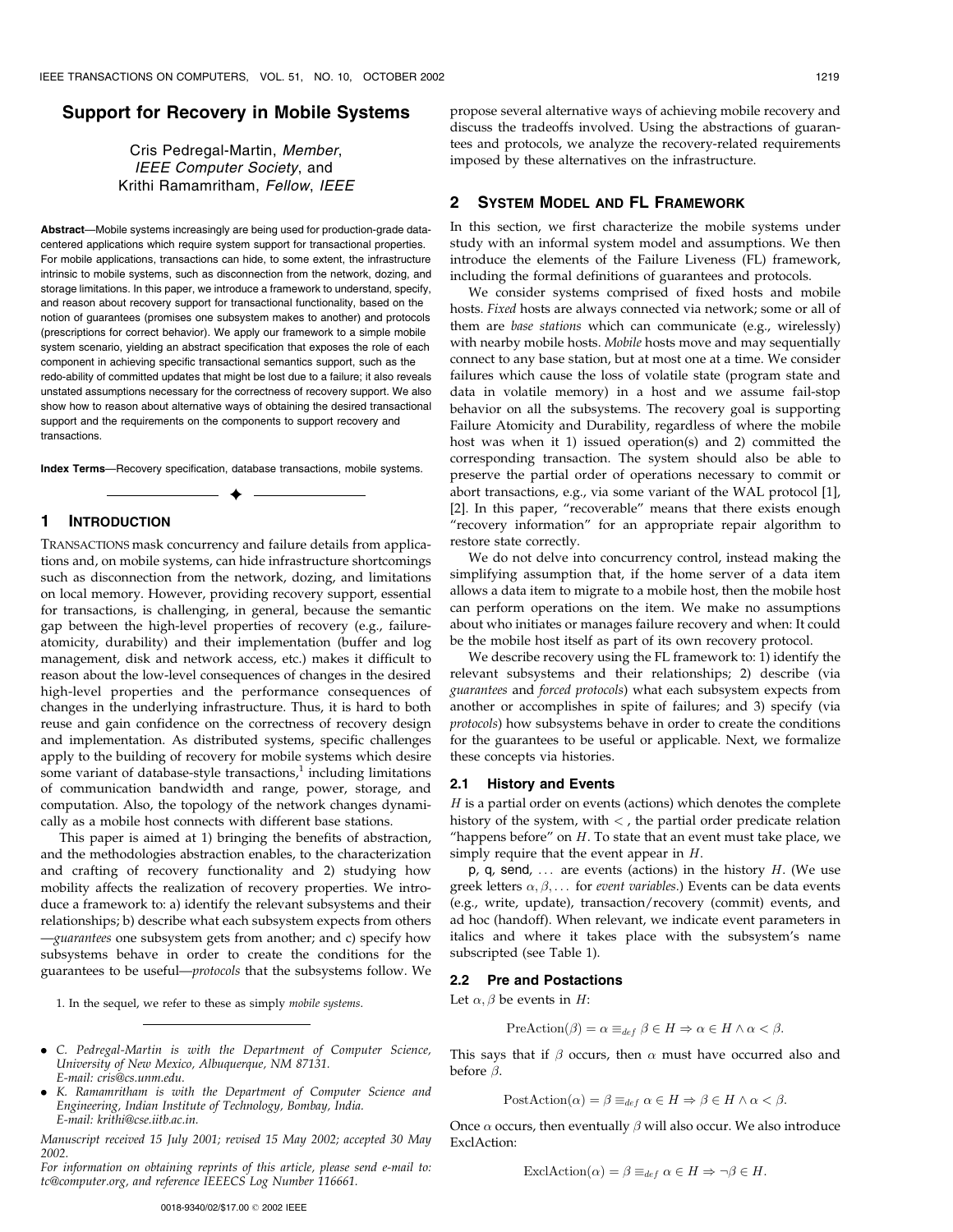| notation             | name                   | description                                               |
|----------------------|------------------------|-----------------------------------------------------------|
| $p_M$                | data operation         | data operation $p$ executed on host $M$                   |
| $send_A(p_M, B)$     | operation send         | A sends operation $p$ to host B to be executed on M       |
| $input_{M}(p)$       | local input            | user at $M$ invokes operation $p$ to be executed locally  |
| $hndf_A(M, B)$       | mobile handoff         | M leaves A's cell for $B$ 's cell                         |
| $\log_A(p)$ / $R(p)$ | stable log / rec. info | recovery info $(R(p))$ for operation p stable logged by A |

TABLE 1 Example Mobile Events/Actions

The occurrence of  $\alpha$  precludes that of  $\beta$ .

#### 2.3 Guarantees

A requestor requests a guarantee from a guarantor subsystem which, in response, may enable the guarantee. If enabled, the requestor may later invoke an action that triggers the guarantee. Once the guarantee has been triggered, the guarantor must (eventually) perform the discharge action. Formally, a guarantee is a relation on a 4-tuple of events

 $Guarantee$ (Genable, Gdisable, Gtrigger, Gdischarge)

$$
\equiv_{def} \text{PreAction}(\text{Grigger}) = \text{Genable} \land \text{ExclAction}(\text{Grigger})
$$

 $=$  Gdisable  $\land$  PostAction(Gtrigger) = Gdischarge.

With each of the actions we associate a predicate which becomes true if and only if the corresponding action takes place. Thus, for a guarantee  $G$ , enabled<sub>G</sub> is true only after the action Genable occurs and similarly for the other three predicates. We abuse notation and mix actions and their predicates when convenient.

#### 2.4 Protocols and Forced Protocols

A protocol constrains the order of events and is defined:  $\alpha \rightarrow \beta \equiv_{def} \text{PreAction}(\beta) = \alpha$ . This says that if  $\beta$  takes place,  $\alpha$  must have taken place before  $\beta$ . A forced protocol stipulates forward causality of events. Formally:  $\alpha \mapsto \beta \equiv_{def} \text{PostAction}(\alpha) = \beta$ . This statement says that once  $\alpha$  takes place, then, eventually,  $\beta$  takes place after  $\alpha$ .

With these elements, we specify a recovery scheme in the following sense: Stating a guarantee means that the subsystem that offers it supports its semantics, e.g., the ability to deliver the recovery information in spite of failures (when appropriately triggered and assuming the guarantee had been enabled). A protocol means that the scheduling component of the appropriate subsystem will allow only event sequences that conform to the protocol. Both guarantees and protocols are thus requirements for the subsystems that support them as much as assumptions for those that use them.

# 3 RECOVERY IN MOBILE SYSTEMS

We consider the following scenario: Mobile host  $M$  does some operations at fixed  $A$ , then is handed off to fixed  $B$ , and possibly needs recovery at B. M expects the same recovery support whether at  $A$  or at  $B$ . We specify this by stating that a handoff requires that  $B$  obtain a new guarantee from  $A$ , promising that  $A$  will supply  $B$ with the recovery information necessary to honor A's guarantee to  $M$  should  $M$  require it.

# 3.1 Eager Scheme: Recovery Information Follows Mobile

An obvious approach to satisfying the mobile recovery requirement is to make recovery information follow the mobile, thus all recovery information generated by the mobile at all base stations must be available at the current base station. We specify<sup>2</sup> this eager scheme via 1-4 (here,  $A, B$  are base stations and  $M$  a mobile):

- A adheres to  $\text{Pslogsend}(A, M)$ , to ensure recovery information is stored at A and M adheres to  $P\text{slog}(M, A)$ .
- 2. M obtains  $Gslog(A, M)$  from A, which is all that is necessary to support recovery for  $M$  as long as  $M$  remains in A. This is enabled by  $\text{Pslogsend}(A, M)$  and by  $\text{Pslog}(M)$ .
- 3. A adheres to  $\text{Phndf}_E(A, M, B)$  to ensure recovery information is available at the destination base station of a handoff.
- 4. *B* obtains  $\text{Ghndf}_E(A, B)$  from *A*, enabled by complying with  $\text{Phndf}_E(A, M, B)$ . This is the guarantee that the recovery information will be at  $B$  while  $M$  is at  $B$ . (See also Tables 1, 2, and 3).

We can demonstrate that mobile recovery is ensured by the above specifications by considering the cases of  $M$  at  $A$  (before the handoff) and  $M$  at  $B$  (after). Before the handoff,  $M$  counts on having  $\text{Gslog}(A, M)$  enabled and can trigger it by starting recovery.

After the handoff,  $B$  can recover  $p$  because the handoff enabled  $Ghndf_E(A, B)$ . (The handoff is an atomic action, so this analysis suffices.) Notice that, in this "eager" approach, as soon as M leaves  $A$  for  $B$  (i.e., the handoff is complete),  $A$  no longer needs to keep any recovery information for  $M$ . In particular, if  $M$  disconnects and then reconnects, requesting recovery assistance, the system will have to locate the last base station M visited before failure as that is where the recovery information is.

Fig. 1 portrays how the recoverability of operation p is supported in the eager handoff scheme case. The relationships between subsystems and the protocols they follow and guarantees they offer and use are represented for the two situations, before and after a handoff. The top level indicates the events at the mobile's level of abstraction, namely the execution of p while at A and the subsequent migration (indicated by a handoff) to  $B$ . The next level indicates the respective recovery properties, i.e., that p be recoverable while  $M$  is at each of  $A$  and  $B$ . For each level down, we indicate how the current level's guarantee is supported by guarantees and protocols at the subsystem in the level below. (The type of subsystems is indicated by the leftmost column.)

For example, on the right side of the figure (below and to the right of the heading "M migrates to  $B$ "), we depict the top levels of the support for recoverability for the same operation p that took place in  $A$ , once  $M$  is at a different base station  $B$ . The handoff is done adhering to eager handoff protocol  $Phndf_E(A, M, B)$ . Recoverability is achieved by adherence to this protocol and the eager guarantee  $\text{Ghndf}_E(A, B)$  which it enables.

We indicate in the next level how  $\text{Ghndf}_E(A, B)$  is supported by the same guarantee  $Gslog(A, M)$  at A, coupled with the two communication guarantees (to and fro A and B) and their protocols. All these are at the same mobile host/base station level as the guarantees they support, showing an example of composition of

2. We omit "well-formedness" protocols, see Section 3.2.1.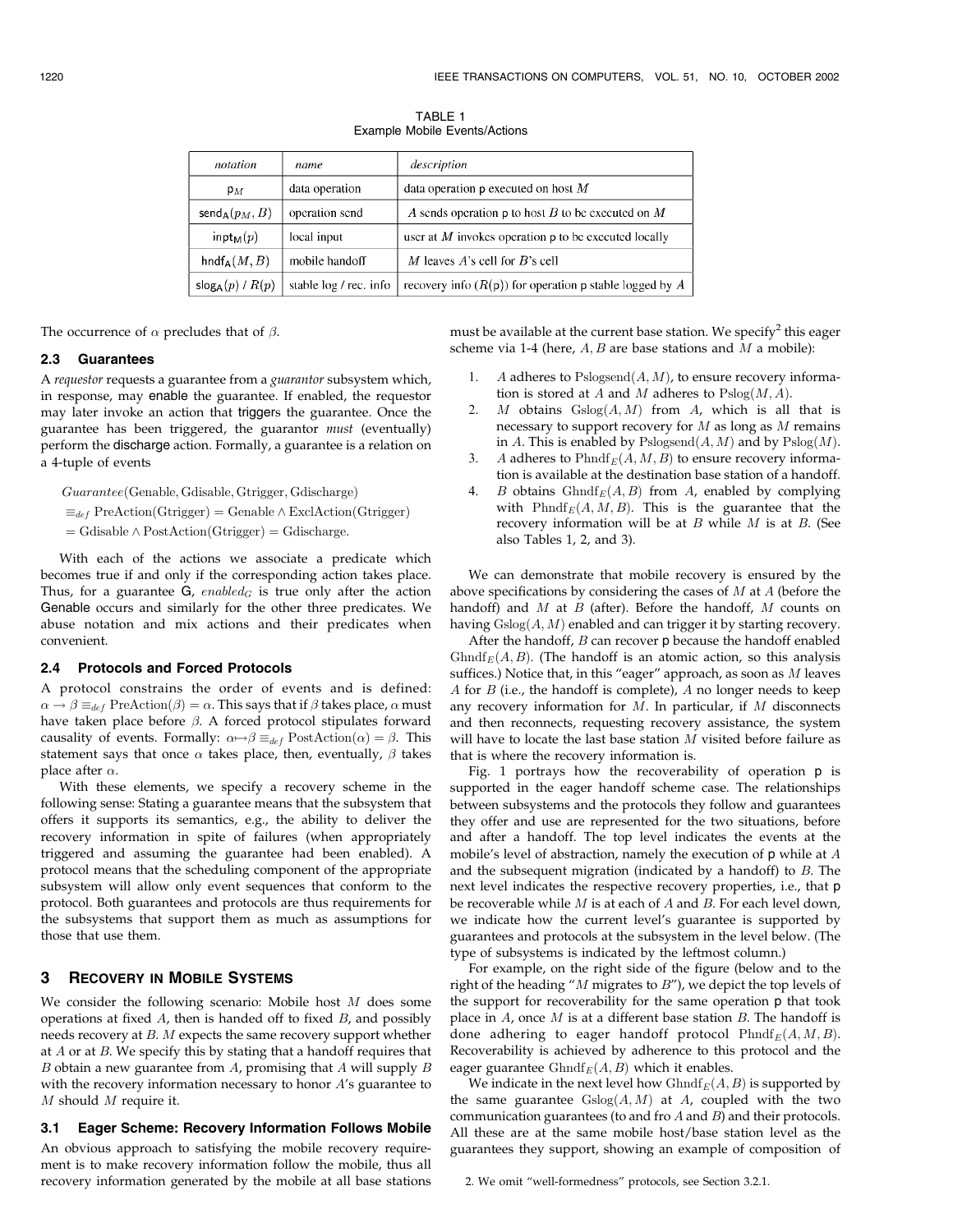| name                    | enable                        | trigger                       | discharge      | comments                            |
|-------------------------|-------------------------------|-------------------------------|----------------|-------------------------------------|
| Gcomm(A, B)             | TRUE                          | $\mathsf{send}_A(x, B)$       | $x \in B$      | $\forall x, \forall A, B$ any hosts |
| $G\text{slog}(A)$       | $\log_{A}(p)$                 | A scans log / recovers        | $R(p) \in A$   | A is a fixed host                   |
| ${\sf Gslog}(A,M)$      | $\log_A(p_M)$                 | $\Lambda$ starts recovery $M$ | $R(p_M) \in M$ | $M$ at $A$ for recovery             |
| Gvlog(A, M)             | $\mathsf{vlog}_A(p_M)$        | $\Lambda$ starts recovery $M$ | $R(p_M) \in M$ | M at A for recovery                 |
| $G$ hndf $_L(A, B)$     | $\log_B(hndf_A(M, B)) \wedge$ | $M$ up after failure, so      | $R(p_M) \in M$ | M failed at $B \neq A$              |
| (lazy handoff)          | $\log_A(p_M)$                 | $B$ starts recovery $M$       |                | $B$ manages recovery                |
| $\mathsf{Ghndf}_E(A,B)$ | send $_A(R(p_M), B) \wedge$   | $M$ up after failure, so      | $R(p_M) \in M$ | M failed at $B \neq A$              |
| (eager handoff)         | $\log_B(p_M)$                 | $B$ starts recovery $M$       |                | <i>B</i> manages recovery           |

TARI F 2 Mobile System Guarantees

TABLE 3 Mobile System Protocols

| name                           | action                                | $\rightarrow$ | action                          | comments                               |
|--------------------------------|---------------------------------------|---------------|---------------------------------|----------------------------------------|
| Pinpt(M)                       | $\mathsf{input}_M(p)$                 | $\rightarrow$ | $P_M$                           | operation caused by input or           |
| Psend(A, M)                    | $\mathsf{send}_A(p_M, M)$             | $\rightarrow$ | $P_M$                           | message from another host $A$          |
| $P\mathsf{slog}(M, A)$         | $\log_A(p_M)$                         | $\rightarrow$ | PM                              | WAL on host $M$ (log sent to $A$ )     |
| $P\mathsf{vlog}(M, A)$         | $\mathsf{vlog}_A(p_M)$                | $\rightarrow$ | $P_M$                           | WAL on host $M$ (log volatile in $A$ ) |
| $\mathsf{Pslogsend}(A, M)$     | $\log_A(p_M)$                         |               | $\rightarrow$ send $_A(p_M, M)$ | WAL base $A$ to $M$ ( $M$ at $A$ )     |
| $Phndf_E(A, M, B)$             | $\mathsf{send}_A(R(p_M), B)$          |               | $\rightarrow$ hndf $_A(M, B)$   | eager handoff                          |
| $Phndf_E(A, M, B, S)$          | $\mathsf{send}_A(R(p_M), S)$          |               | $\rightarrow$ hndf $_A(M, B)$   | eager central server handoff           |
| Phndf <sub>1</sub> $(A, M, B)$ | $\operatorname{slog}_B(hndf_A(M, B))$ | $\rightarrow$ | hndf $_A(M, B)$                 | lazy handoff                           |

guarantees and protocols. Guarantee  $\text{Ghndf}_E(A, B)$  is completed by guarantee  $G$ loghndf<sub>B</sub>, which ensures the logged handoffs survive failures.

This figure also shows how handoffs present another example of composition of guarantees. To illustrate: A mobile M obtains a high-level ("central") guarantee while, at base station A's cell, and, while  $M$  stays within  $A$ , the guarantee may be supported locally. When  $M$  moves to  $B$ , the system must, in effect, construct a new guarantee to maintain its promise to  $M$ . This new guarantee, usable in  $B$ , is a composition of the original guarantee in  $A$  and guarantees about  $A$ 's reachability from  $B$  (through the fixed network).

In this eager scheme, the cost of the handoff grows with the length of the mobile's trajectory in the system. The next section considers this and other dimensions that give rise to variants for the mobile systems.

#### 3.2 Alternatives to the Eager Approach

We consider here whether the recovery information is stored in persistent storage at some node or nodes within the fixed network.

- Lazy. Recovery information is made persistent at the base station where mobile was when the operation was carried out and propagated only if and when necessary.
- 2. Eager, to central server. Recovery information is always propagated from a base station to a central server S at handoff time at the latest.
- Lazy, to central server. Recovery info is propagated on demand from the base station to the central server S. This admits several variants: a) Propagation is done in batches, under the control of a buffer-management subsystem at the base station (e.g., triggered by a transaction commit event); b) propagation is triggered by resource or time

events, e.g., a low watermark for free memory at the base station; c) propagation is triggered by request for recovery information from other base stations (possibly via the central server S).

Here, the mobile communicates directly with the fixed network; however, recovery info may reach the fixed network via a second mobile host  $M'$ .  $M'$  in turn can do that in a lazy or eager manner. Once the data reaches the fixed network, the cases are as described in the preceding list.

#### 3.2.1 Mobile Protocols and Guarantees

The scenarios outlined above share many characteristics. We show that they can be specified by different instantiations (for different subsystems) of a small set of guarantees and protocols, which we describe here (see also Tables 2 and 3).

- $Gcomm(A, B)$  expresses the expectation that communication between hosts is reliable. It includes mobile hosts, encoding the assumption that a mobile host will eventually communicate.
- $Gslog(A)$  means that host A is endowed with its own recovery support, e.g., stable storage. Stable logging is just a possible implementation.

 $Gslog(A, M)$  is similar to  $Gslog(A)$  but from A to M.

- $Gvlog(A, M)$  is the version of  $Gslog(A)$  for a host A lacking stable storage.<sup>3</sup> See Section 3.4.
- $\mathrm{Ghndf}_{L}(A, B)$  is the lazy handoff guarantee, a promise from A that it will supply recovery information for operation  $p<sup>4</sup>$  if and

3.  $\boldsymbol{A}$  need not have persistent storage, it suffices that  $\boldsymbol{A}$  not fail when  $\boldsymbol{M}$ fails.

4. To reduce clutter we do not list operation p as a parameter.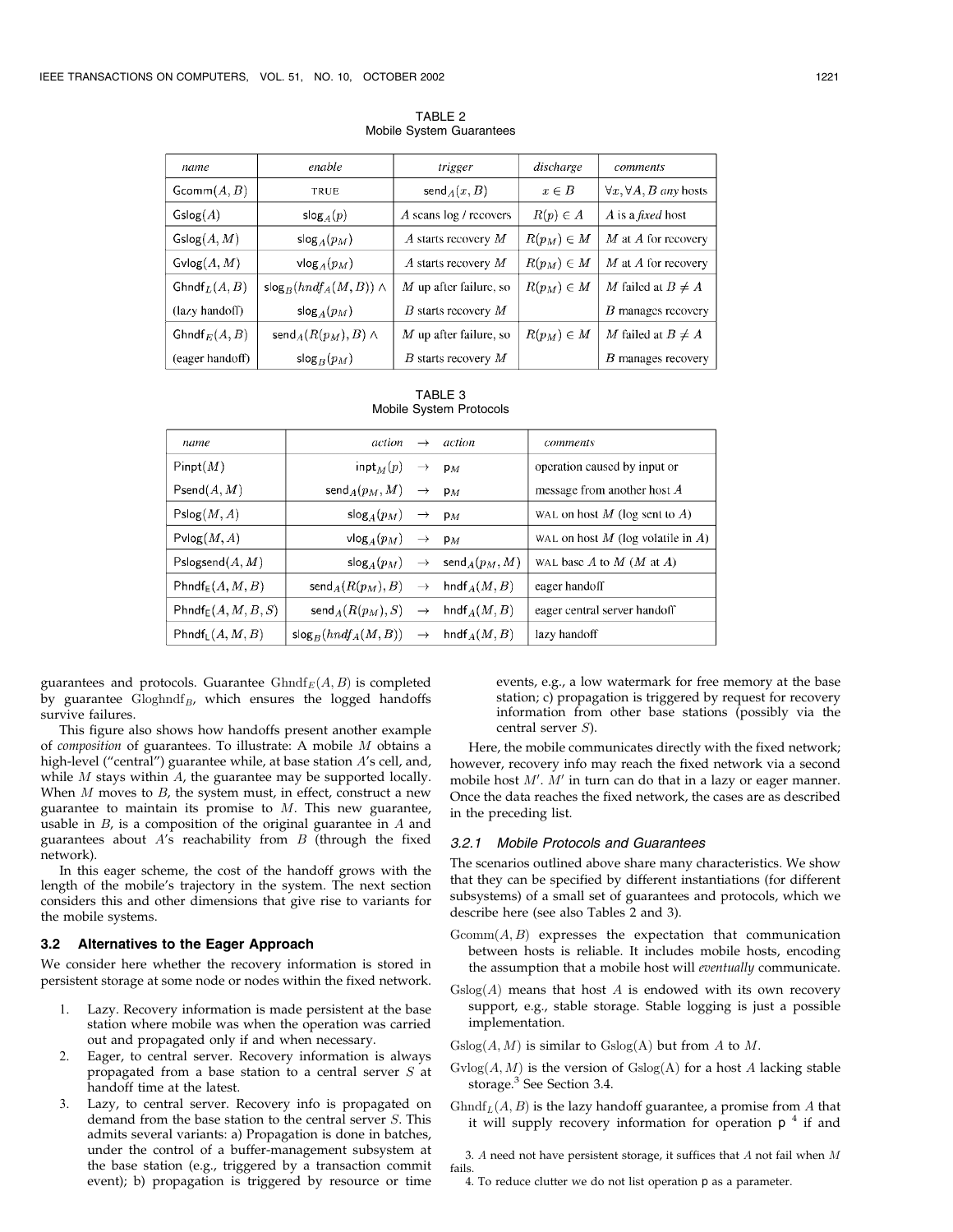

Fig. 1. Operation recoverability in terms of underlying guarantees and protocols.

when B assumes M's recovery (see Section 3.3). Thus, A remains obligated to keep the recovery information around.

 $\text{Ghndf}_E(A, B)$  is the eager handoff guarantee, which ensures that the recovery information has been furnished to the base station (B). Contrast to  $\text{Ghndf}_L(A, B)$ .

To avail themselves of the guarantees, subsystems must follow protocols. The classic database case is WAL, which mandates logging an update (to obtain the recovery guarantee from the recovery system) before applying the update. Although obvious, we include the first two protocols below (Psend, Pinpt) to show their role in prescribing well-formedness. The remaining protocols are related to guarantees in that they ensure that certain operations only happen after the enable action of some appropriate guarantee (see also Table 3):

- $Psend(M), Pinpt(A, M)$ . These are "well-formedness" protocols: They prescribe where an operation ( $p$  at  $M$ ) may originate: from an input or from a message from another host.
- $\text{Pslog}(M, A)$ . Companion to  $\text{Gslog}(A, M)$ . Ensures log is stably written before an operation (WAL).
- $Pvlog(M, A)$ . Like the previous protocol, this one (which pairs with  $Gvlog(A, M)$ ) ensures that a volatile log is written before an operation.
- $Pslogsend(A, M)$ . Specific to some mobile system schemes in which messages containing operations are logged by the base station before sending them on to their destination mobile host (see [3]).
- Phndf<sub>E</sub> $(A, M, B)$ . Ensures that M's (p) recovery information is sent from  $A$  to  $B$  eagerly at the handoff, which contributes to enabling  $Ghndf_E(A, B)$ .
- $Phndf_E(A, M, B, S)$ . A variant of the eager handoff protocol (see the previous one) in which the information is sent to a central server S instead.
- $Phndf<sub>L</sub>(A, M, B)$ . Prescribes that the handoff itself be logged at destination host  $B$  so that  $B$  knows later to ask  $A$  for the needed recovery information. See  $\text{Ghndf}_{L}(A, B)$  above and Section 3.3.

### 3.3 Lazy Scheme: Recovery Information Remains at Original Base Stations

In Section 3.1, we specified an eager approach in which recovery information was always propagated at handoff. The lazy variant leaves the recovery information at the base stations where it originated (say, A), relying on them later to support recovery if and when it is necessary. We assume here that recovery is managed by the base station last associated with a Mobile host prior to the initiation of recovery. Instead of receiving the mobile's recovery information at handoff, the destination host (say,  $B$ ) obtains a guarantee that it will be available from  $A$ . Of course,  $B$  must be able to communicate with  $A$  after the handoff, but that is a given in our system model (see Section 2 and Table 2). The specification for this lazy case is given by (cf. Section 3.1) 1-5:

- 1. A follows  $\text{Pslogsend}(A, M)$ , and M to  $\text{Pslog}(M, A)$ , ensuring that recovery information is stored at A.
- 2. *M* adheres to  $P\text{slog}(M)$ , write-ahead logging.
- 3. A grants  $M$  Gslog $(A, M)$ , enough to support recovery for  $M$  as long as  $M$  remains in  $A$ . This is enabled by  $\text{Pslogsend}(A, M)$  and by  $\text{Pslog}(M)$ .
- 4. Those protocols also enable  $\text{Gslog}(A)$ , guaranteeing that A will have access to the recovery information (with the goal, in this case, of passing it to  $B$ ).
- 5. B can get recovery information  $R(p)$  from A because B and A can always communicate. This is given by the two instances,  $Gcomm(B, A)$  for B and  $Gcomm(A, B)$  for A, which hold for all the hosts.

Recovery in the pre-handoff portion (while  $M$  at  $A$ ) is the same as in the eager case, so we omit it from the discussion. After the handoff, we rely on the communication guarantees Gcomm and A's own persistence guarantee  $\text{Gslog}(A)$  to show that B can help recover  $M$ . Unlike the eager case, because no transfer of recovery information takes place at handoff, we do not specify a protocol on handoffs (i.e., with handoff as its righthand side (cf.  $Phndf_E(A, M, B)$  in Table 3).

Let us now compose  $\text{Gslog}(A)$  and  $\text{Gcomm}$  to transfer  $R(p)$  from A to B and attempt to prove that B can always obtain  $R(p)$ . Suppose there is a failure of  $B$  after the handoff and before  $M$ 's recovery. It is possible that  $B$  may forget that  $M$  had visited  $A$ earlier and that A was holding  $R(p)$ . Without this knowledge, the recovery engineered by  $B$  will be incomplete, so we add the following protocol and guarantee, defined in Tables 2 and 3:

- 6. B adheres to the handoff protocol  $\text{Phndf}_L(A, M, B)$  to ensure handoff information is available (see next item).
- B guarantees M's recovery via  $Ghndf<sub>L</sub>(A, B)$ , enabled by  $Phndf_L(A, M, B).$

With this addition, the lazy scheme specification is complete in that it ensures recovery in spite of failures. Strictly, Gcomm and Gslog are no longer necessary.  $Ghndf_L$  subsumes  $Gcomm$  and Gslog, which suggests that the two can implement it, which is exactly the misleading intuition that overlooks the need for stabilizing the handoff chain. Of course, Gcomm and Gslog are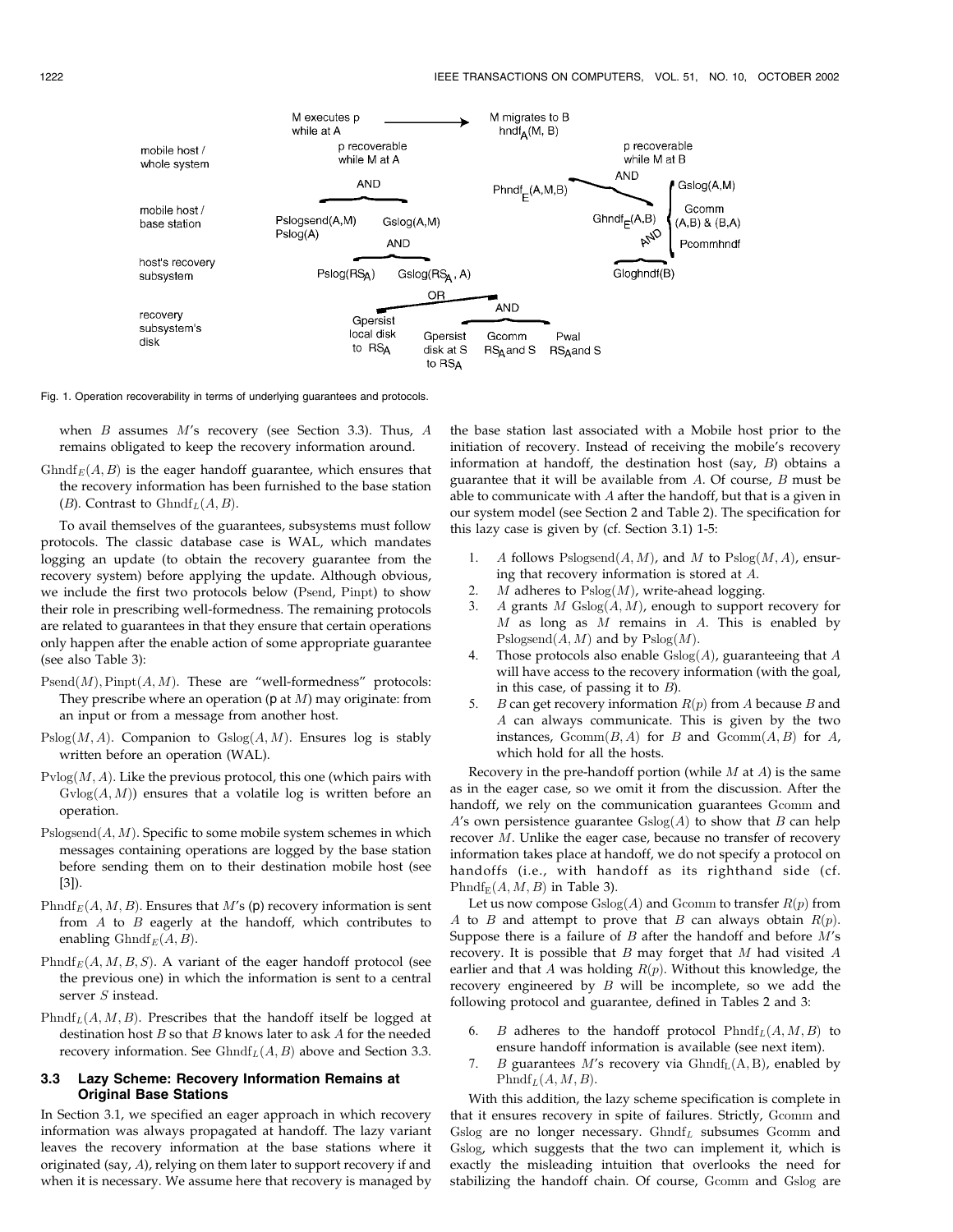indeed useful to achieve  $Ghndf_L$ , but that more is needed is apparent by examining their respective enables (see Table 2).

### 3.4 Storing Recovery Information at a Central Server

Previously, we examined two schemes (eager and lazy) in which the base stations have the capability to store recovery information and manage recovery. In some mobile systems, base station hosts are little more than conduits between a wireless and a wired network protocol, lacking much by way of storage and computing power. We consider here a scenario in which a separate central server host  $S$  is in charge of managing recovery.<sup>5</sup>

Because base stations and server are connected, recovery information can propagate from base stations to server at handoff. Before handoff, the propagation is lazy (e.g., driven by resources or transaction events). The specification is similar to the eager case (see Section 3.1):

- 1. *M* adheres to  $Gvlog(A, M)$  (volatile logging at *A*).  $Pvlog(M, A)$  makes sense because of the guarantee A offers to  $M$ , which requires  $A$  to stabilize its log (next item).
- 2. Gvlog $(A, M)$  guarantees M recovery at A. This imposes a requirement on A of preserving the recovery information, but leaves undefined how A satisfies it, e.g., by using its own disk or by shipping it elsewhere.
- 3. A adheres to  $Phndf_E(A, M, B, S)$  to ensure recovery information is available at server S.
- 4. *B* obtains  $\text{Ghndf}_E(A, S)$  from *A*, enabled by following  $Phndf_E(A, M, B, S)$ . This guarantees that the recovery information will be at  $B$  while  $M$  is at  $B$ .

Before the handoff, M has guarantee  $Gvlog(A, M)$  from A which is enabled by the WAL variant  $Gvlog(A, M)$ . After the handoff, M would request recovery assistance to B, which relies on Ghndf<sub>E</sub> $(A, S)$ , i.e., B will go to S for the recovery information.

This scheme is similar to the lazy scheme of Section 3.3 in that the recovery information is not at the base station, but it is simpler in that its location is well-known.

#### 3.5 Transferring Recovery Information to Another Mobile

We outline here a scenario in which mobile host  $M$  may transfer recovery information to another mobile host  $M'$ , which in turn will forward it to a base station. We assume  $M$  sends its recovery information to  $M'$  and we ignore the specification of  $M'$ s own operations so that we can treat the recovery information passed on by  $M$  as the operations  $M'$  is keeping recoverable. We only show here (1-4) how the recovery is maintained while at the original base station A, omitting the treatment of handoffs, which can be done in any of the ways developed in the previous examples.

- 1. M obtains guarantee  $Gvlog(M',M)$  ensuring volatile logging of its operations at M'.  $Pvlog(M, M')$  makes M' responsible for stabilizing its log (see next item).
- 2. *M* adheres to  $\text{Pslog}(M, M')$ , write-ahead logging, to avail itself of the guarantee  $\mathrm{Gvlog}(M',M)$ .
- 3.  $M'$  obtains  $Gslog(A, M)$  from A, which is all that is necessary to support recovery for as long as M remains in A. This is enabled by  $\text{Pslogsend}(A, M)$  and by  $\text{Pslog}(M')$ .
- 4. *M'* adheres to  $P\text{slog}(M, A)$ , and treats  $R(p_M)$  as its own  $p_{M'}$ to ensure recovery info from M is logged at A.

This outline suffices to indicate the similarities and differences with the previous examples. A complete specification requires adding events for powerdown, fade, etc.

## 4 RELATED WORK AND CONCLUSIONS

Building recovery in transactional database systems is well-studied [1], [4], [5], [2], with much less work in both extending it to other domains and formalizing and abstracting its well-understood underlying principles. Examples of extending recovery beyond databases include [6], [7] (applications), [8], [9] (workflows). For mobile systems specifically, work includes [10], [11] (transactional support), [12], [13], [14] (database consistency), [15], [16] (concurrency control and correctness). The scenarios in this paper follow [3] (mobile recovery) and [17] (logging messages). There is little work on formalizing recovery [18], [19] and it does not address introducing abstraction.

In this paper, we discussed and specified mobile system recovery, showing how operations by a mobile host are recoverable under different strategies. The variants depend on where the data and the recovery information are stored, how they are propagated through the system, where operations on data, normal, and repair recovery actions take place. The solutions varied according to these dimensions, which are, in fact, implementation dimensions. The central requirement of recoverability was assured by different combinations of lower-level guarantees and protocols.

By describing the mobile system and its behavior in terms of guarantees and protocols, we obtained the following benefits: First, we used abstraction to separate what a component can expect from another, e.g., the mobile host's (recovery) expectations of the fixed hosts. This also shows what the system and each component must provide to others and documents precisely the challenges of providing recovery under mobility. For example, in showing handoff handling in terms of protocols and guarantees, we exposed assumptions that were implicit in the discussion of recovery of [3].

Second, in describing the alternatives for handoffs, we used abstraction to characterize the broad requirement (a more abstract guarantee) that all solutions must satisfy and then precisely showed how that requirement is satisfied by the eager and the lazy approach.

Third, we briefly showed how the guarantees and protocols used to decompose and synthesize the higher-level recovery properties can themselves be decomposed into guarantees and protocols cast in terms of the lower levels of implementation (Fig. 1). A complete unraveling of guarantees and protocols down to the infrastructure can be found in [20], [21].

#### **REFERENCES**

- [1] J. Gray and A. Reuter, Transaction Processing: Concepts and Techniques. San Mateo, Calif.: Morgan Kaufmann, 1993.
- [2] C. Mohan, D. Haderle, B. Lindsay, H. Pirahesh, and P. Schwarz, "ARIES: A Transaction Recovery Method Supporting Fine-Granularity Locking and Partial Rollbacks Using Write-Ahead Logging," ACM Trans. Database
- Systems, vol. 17, no. 1, pp. 94-162, Mar. 1992. [3] D.K. Pradhan, P. Krishna, and N.H. Vaidya, "Recoverable Mobile Environments: Design and Trade-Off Analysis," Technical Report 95-053, Dept. of Computer Science, Texas A&M Univ., College Station, 1995.
- [4] P.A. Bernstein, V. Hadzilacos, and N. Goodman, Concurrency Control and
- Recovery in Database Systems. Reading, Mass.: Addison-Wesley, 1987. [5] L.-F. Cabrera, J.A. McPherson, P.M. Schwarz, and J.C. Wyllie, "Implementing Atomicity in Two Systems: Techniques, Tradeoffs and Experience,"
- IEEE Trans. Software Eng., vol. 19, no. 10, pp. 950-961, Oct. 1993. [6] D.B. Lomet and M.R. Tuttle, "Logical Logging to Extend Recovery to New Domains," Proc. ACM SIGMOD Conf., pp. 73-84, June 1999.
- [7] R.S. Barga and D.B. Lomet, "Phoenix: Making Applications Robust," Proc. ACM SIGMOD Conf., pp. 562-564, June 1999.
- [8] M.U. Kamath and K. Ramamritham, "Failure Handling and Coordinated Execution of Concurrent Workflows," Proc. 14th IEEE Int'l Conf. Design Eng. (ICDE), Feb. 1998.
- [9] F. Casati, S. Ceri, S. Paraboschi, and G. Pozzi, "Specification and Implementation of Exceptions in Workflow Management Systems," ACM Trans. Database Systems, pp. 405-451, Sept. 1999.
	- R. Alonso and H.A. Korth, "Database System Issues in Nomadic Computing," Proc. 1993 ACM SIGMOD Conf., pp. 388-392, 1993.

<sup>5.</sup> We assume there is a single server to keep the treatment simple.